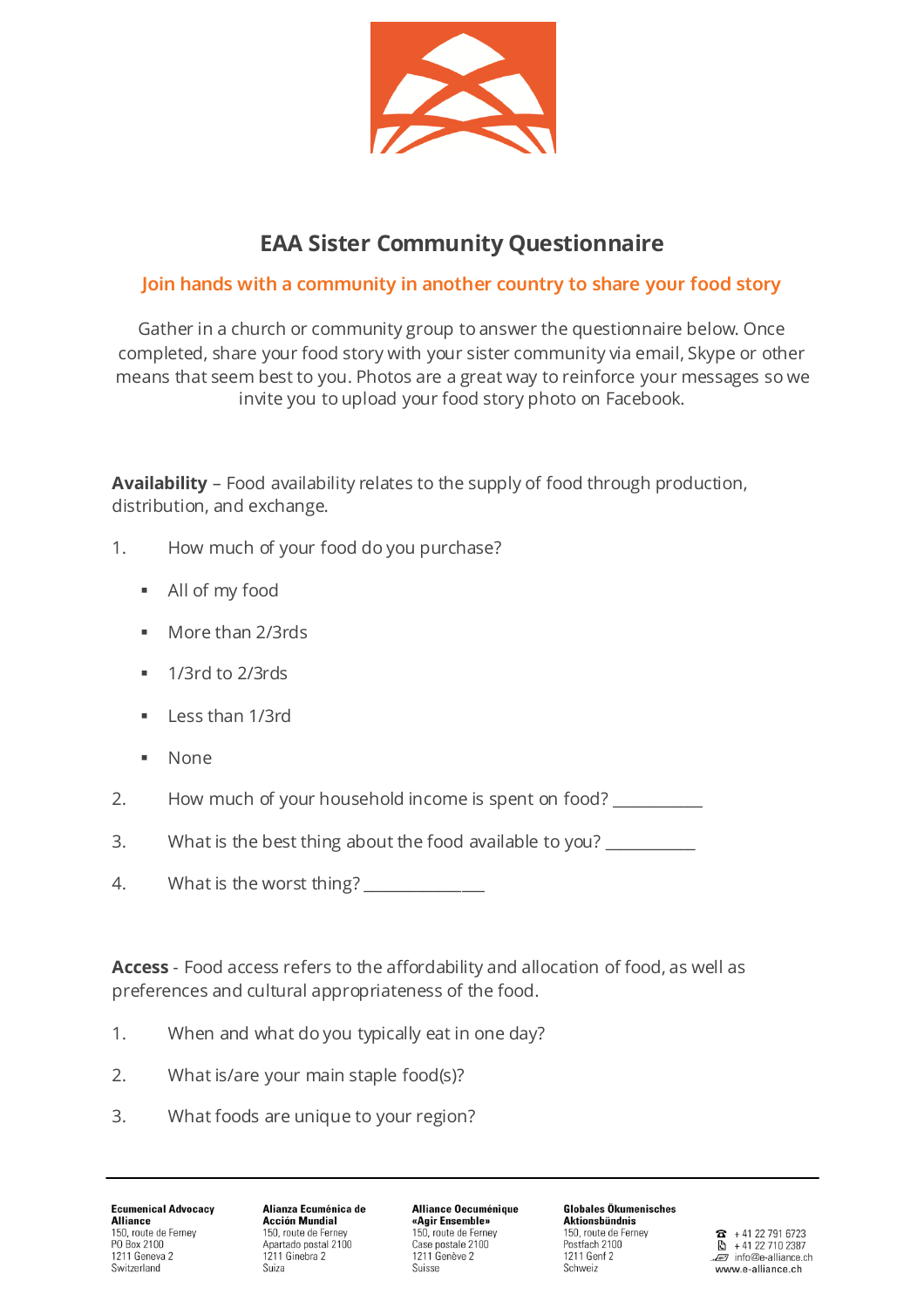4. Are traditional food items accessible and affordable?

5. What protein sources are available in your region? Do you have access to sufficient protein for yourself/family?

6. Do you have access to fresh fruits and/or vegetables? If so, please elaborate\_\_\_\_\_\_\_\_\_\_

7. Does your soil, climate and weather allow you to grow enough food year-round for a nutritious diet?

8. What kinds of spices do you season your food with?

9. What are your major concerns around food – for yourself, for your family, for your larger community, for your country?

**Utilization** - Once food is obtained by a household, many things affect the quantity and quality of food that reaches members of the household.

1. How do you keep your food from spoiling?

2. How do you cook your food? For example, open fire? Wood stove? Propane stove? Gas/electric stove and oven? Microwave?

**Stability** - Food stability refers to the ability to obtain food over time.

1. Do you have access to affordable food all year long?

2. Do you conserve (freeze/dry/salt/can) your excess food?

3. How much food is thrown away? (None or almost none, a little, a lot, way too much)

## **General**

- 1. What is your favorite thing to grow?
- 2. What is your favorite meal?

3. How might our communities deepen our understanding of each other? How can you imagine we might be able to support each other?

4. Are there critical local, national and/or international policies that need to be changed that would improve your food and farming situation?